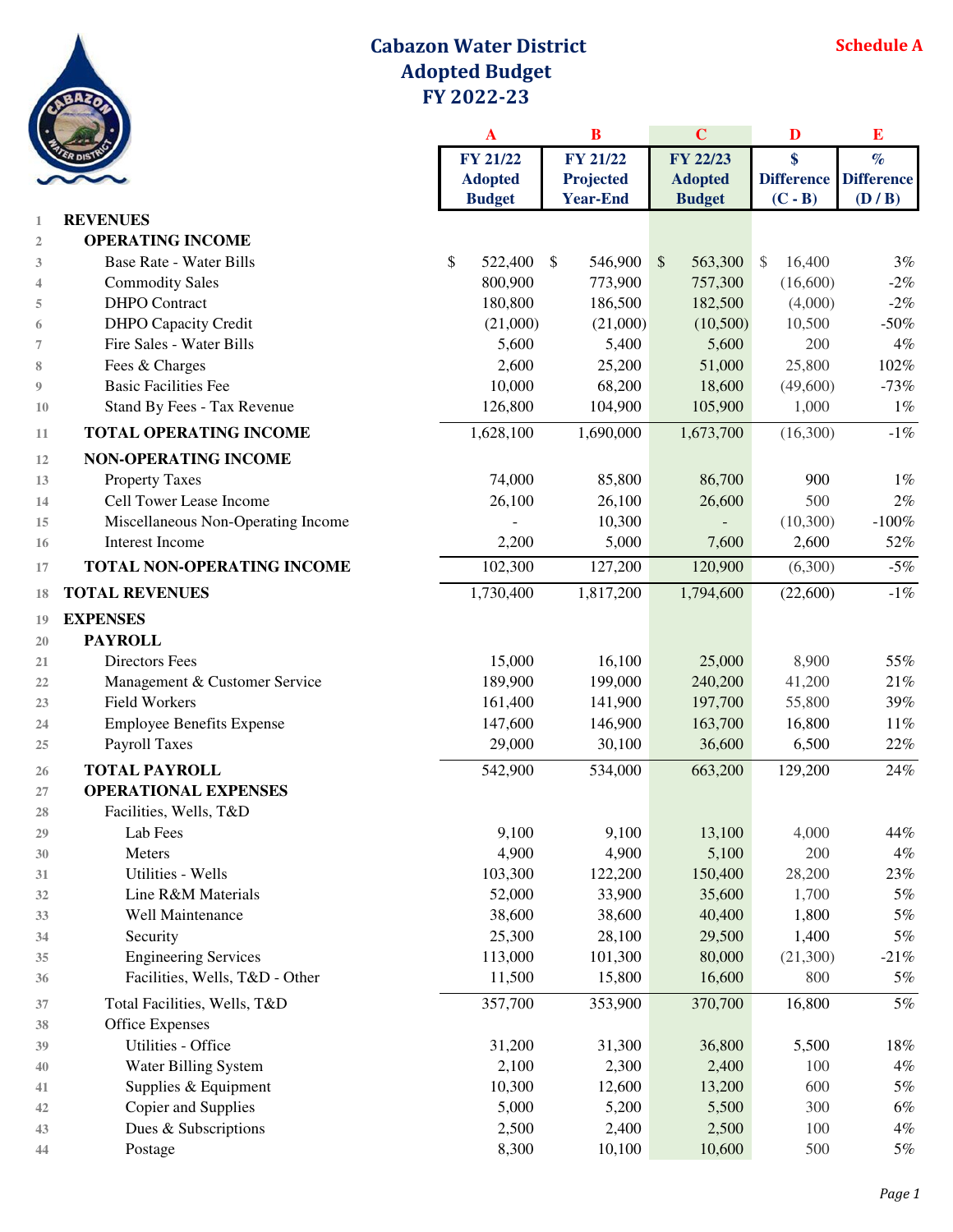

## **Cabazon Water District Adopted Budget FY 2022-23**

|        |                                                 | $\mathbf{A}$         | B               | $\mathbf C$     | D            | E                     |
|--------|-------------------------------------------------|----------------------|-----------------|-----------------|--------------|-----------------------|
|        |                                                 | <b>FY 21/22</b>      | FY 21/22        | FY 22/23        | \$           | $\%$                  |
|        |                                                 | <b>Adopted</b>       | Projected       | <b>Adopted</b>  |              | Difference Difference |
|        |                                                 | <b>Budget</b>        | <b>Year-End</b> | <b>Budget</b>   | $(C - B)$    | (D / B)               |
| 45     | Printing & Publications                         | 6,400                | 600             | 600             |              | $0\%$                 |
| 46     | <b>Computer Services</b>                        | 42,100               | 38,300          | 38,400          | 100          | $0\%$                 |
| 47     | Office Storage                                  | 6,300                | 3,500           |                 | (3,500)      | $-100\%$              |
| 48     | Air Conditioning Servicing                      | 5,100                | 5,200           | 5,500           | 300          | 6%                    |
| 49     | Community Water Systems Alliance (CWSA)         | 3,000                | 3,000           | 3,000           |              | $0\%$                 |
| 50     | Office Expenses - Other                         | 2,100                | 1,600           | 2,100           | 500          | $31\%$                |
| 51     | <b>Total Office Expenses</b>                    | 124,400              | 116,100         | 120,600         | 4,500        | $4\%$                 |
| 52     | <b>Support Services</b>                         |                      |                 |                 |              |                       |
| 53     | Financial Audit                                 | 23,500               | 23,500          | 24,700          | 1,200        | 5%                    |
| 54     | Accounting                                      | 40,000               | 40,000          | 42,000          | 2,000        | $5\%$                 |
| 55     | <b>Legal Services</b>                           | 71,000               | 59,600          | 63,500          | 3,900        | $7\%$                 |
| 56     | Payroll Service                                 | 5,500                | 5,200           | 5,500           | 300          | $6\%$                 |
| 57     | Website Support                                 | 500                  | 400             | 500             | 100          | $25\%$                |
| 58     | Insurance                                       | 26,100               | 30,500          | 37,500          | 7,000        | $23\%$                |
| 59     | <b>Total Support Services</b>                   | 166,600              | 159,200         | 173,700         | 14,500       | $9\%$                 |
| 60     | Training & Travel                               | 10,500               | 10,300          | 10,500          | 200          | $2\%$                 |
| 61     | Other Fees/SWRCB                                | 8,900                | 9,600           | 9,700           | 100          | $1\%$                 |
| 62     | Service Tools & Equipment                       |                      |                 |                 |              |                       |
| 63     | Shop Supplies and Small Tools                   | 11,900               | 6,000           | 6,300           | 300          | 5%                    |
| 64     | Vehicle Fuel                                    | 16,600               | 15,800          | 17,400          | 1,600        | $10\%$                |
| 65     | <b>Employee Uniforms</b>                        | 2,000                | 1,000           | 1,100           | 100          | $10\%$                |
| 66     | Safety                                          | 1,900                | 1,700           | 1,800           | 100          | $6\%$                 |
| 67     | Tractor Expenses/Maintenance                    | 3,700                | 3,700           | 3,900           | 200          | $5\%$                 |
| 68     | <b>Equipment Rental</b>                         | 6,900                | 8,600           | 9,000           | 400          | $5\%$                 |
| 69     | Service Trucks - R&M                            | 14,500               | 13,100          | 13,800          | 700          | $5\%$                 |
| 70     | Water Operations On-Call Phones                 | 4,800                | 3,600           | 3,800           | 200          | 6%                    |
| 71     | Service Tools & Equipment                       | 62,300               | 53,500          | 57,100          | 3,600        | $7\%$                 |
| 72     | <b>NON-OPERATING EXPENSES</b>                   |                      |                 |                 |              |                       |
| 73     | Loan Interest & Processing Fee                  | 11,900               | 13,200          | 12,600          | (600)        | $-5\%$                |
| 74     | <b>Bad Debt Expense</b>                         | 1,200                | 1,200           | 1,300           | 100          | 8%                    |
| 75     | Miscellaneous                                   | 3,300                | 1,400           | 1,500           | 100          | $7\%$                 |
| 76     | <b>TOTAL NON-OPERATING EXPENSES</b>             | 16,400               | 15,800          | 15,400          | (400)        | $-3\%$                |
| 77     | <b>TOTAL EXPENSES</b>                           | 1,289,700            | 1,252,400       | 1,420,900       | 168,500      | 13%                   |
| 78     | <b>INCOME BEFORE CAPITAL &amp; DEBT SERVICE</b> | 440,700              | 564,800         | 373,700         | (191, 100)   | $-34%$                |
| 79     | Capital Projects (From Schedule B)              | (412,500)            | (231,900)       | (285,000)       | (53,100)     | 23%                   |
| $80\,$ | Debt Service - Principal                        | (126,900)            | (128,900)       | (144,000)       | (15,100)     | 12%                   |
| 81     | SGMA / GSA                                      | (35,000)             | (35,000)        | (35,000)        |              | $0\%$                 |
| 82     | <b>NET INCOME / (LOSS)</b>                      | $(133,700)$ \$<br>\$ | 169,000         | \$<br>(90, 300) | \$ (259,300) |                       |
| 83     | PROJECTED BEGINNING CASH - 7/1/22               |                      |                 | 1,162,600<br>\$ |              |                       |
| 84     | PROJECTED ENDING CASH - 6/30/23                 |                      |                 | 1,072,300<br>\$ |              |                       |
|        |                                                 |                      |                 |                 |              |                       |